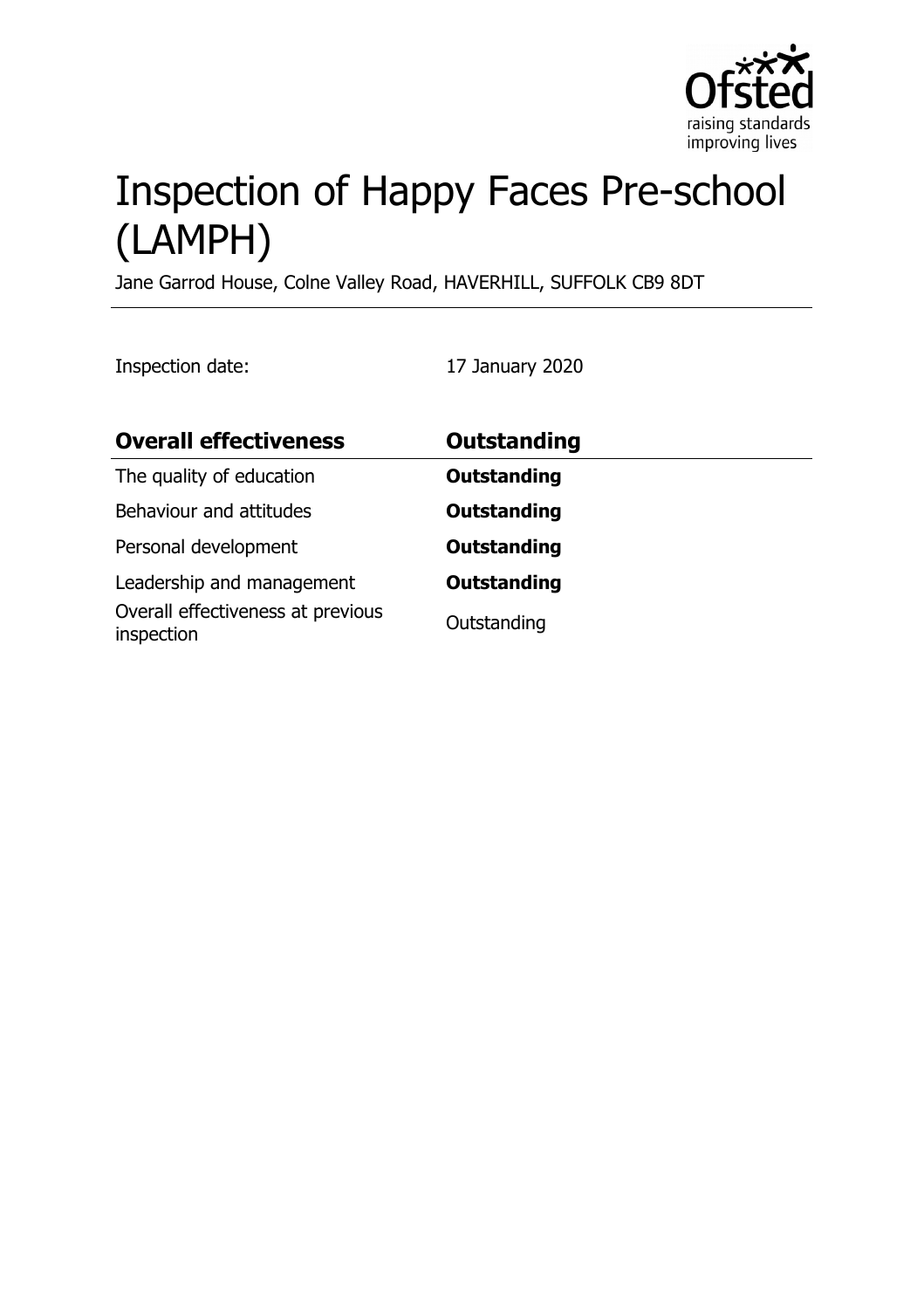

## **What is it like to attend this early years setting?**

#### **The provision is outstanding**

Children settle very quickly and swiftly demonstrate how happy and safe they feel in this welcoming setting. They develop highly secure bonds with the attentive, kind staff. Children develop excellent independence skills for their age. They take themselves to the toilet, wash their hands thoroughly and put on aprons, coats and boots by themselves. Children develop superb confidence and relish pretending to be 'the teacher' as they direct a group of their friends to sing songs. Staff provide much encouragement and offer children guidance without interrupting with their play. They are passionate about helping each child to reach their full potential in every area of learning.

Children readily demonstrate positive behaviours, such as patiently taking turns to speak and listening carefully to their friends, without prompting. They are very kind and helpful. Older children follow complex instructions and glow with pride at opportunities to demonstrate their knowledge. For instance, children find the correct cards for the day, date, month and weather conditions to complete the 'daily board'. They begin to recognise letters and play with sounds. Children competently match rhyming sound cards in pairs. They delight in group activities, such as songs and stories and are very eager to listen to staff read books. From a young age, children recall familiar refrains. They enjoy predicting what might happen next and what each character might be feeling at different points in the story. Children concentrate for extended periods of time and exhibit extremely positive attitudes to learning and exploring.

## **What does the early years setting do well and what does it need to do better?**

- $\blacksquare$  The manager is highly organised and professional. She leads staff in incisively evaluating and reflecting upon the curriculum to continuously improve and enhance the experiences of children and families. The manager meticulously monitors and reviews children's progress and seeks feedback from parents to identify areas for focus. She also uses this information to review the impact of changes, organise sharply-focused staff training and provide children with targeted support through small-group or one-to-one activities.
- $\blacksquare$  Children are highly motivated and self-aware learners. They relish small-group activities and readily explore, investigate and ask questions within their play. Staff empower children to make links between their learning experiences. For example, they enable children to transport toys and resources between areas. Children collect hard hats and hammers from the role play area to tap small construction bricks together. They talk about keeping safe and explain the various stages of building their castle.
- $\blacksquare$  The promotion of children's speaking and listening skills is superb. Staff complete detailed assessments of children's level of language development. The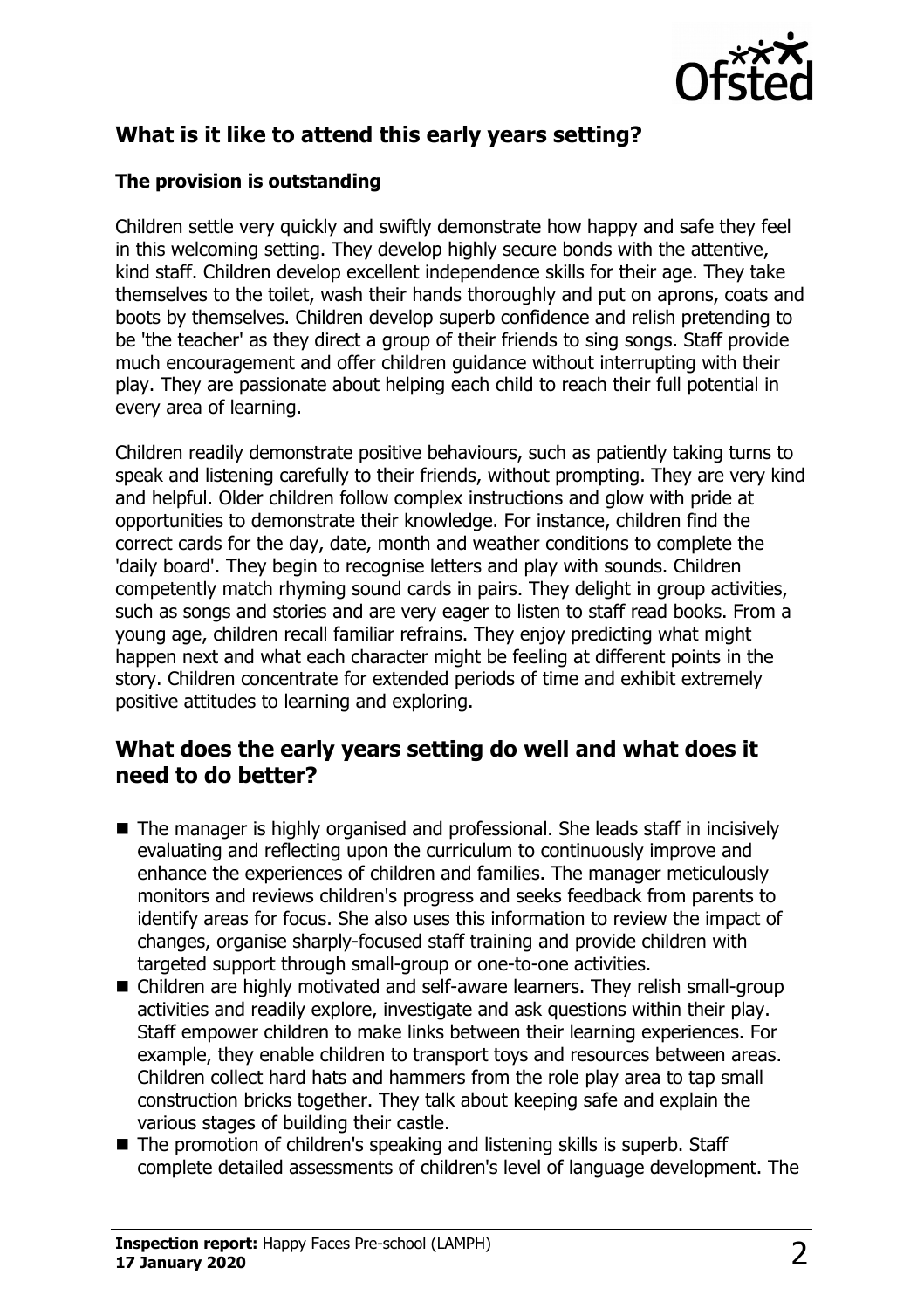

manager has allocated an additional member of staff to provide one-to-one support for children's communication skills. Children become confident communicators as staff teach them new words and reinforce new vocabulary.

- Children's uniqueness is celebrated, and all children thrive in this fully inclusive environment. They develop a wider, more complex understanding of the world. Staff encourage children to examine the weather outside and teach them about other countries where people live in extremely cold conditions. Children learn about Inuit people and how they wear special clothing and use different vehicles to move across the snow.
- $\blacksquare$  Staff use a range of highly effective teaching techniques. They skilfully introduce different concepts into their play alongside and with children. For instance, they turn tidying pens in to a game where young children name each pen's colour as they count them in to a pot.
- $\blacksquare$  Staff encourage children to think about the meaning of numbers, quantity and sequence. They prompt children to use tools to help them count, such as jumping or using their fingers. Children spontaneously recall previous learning. For example, they point to the correct number symbols on the fence as they call out to friends during a game of 'What's the time, Mr. Wolf?'.
- $\blacksquare$  Parents are incredibly positive about the setting and the impact it has had on their children. They commend the 'wonderful, caring' staff team and describe how much their children enjoy attending.
- $\blacksquare$  Staff know children and families exceptionally well. They use this knowledge alongside highly accurate observations and assessments of children to inform their planning for each individual child. All children make excellent progress from their starting points and acquire skills to support their future learning.

# **Safeguarding**

The arrangements for safeguarding are effective.

The manager and her staff team have a robust knowledge of the signs and symptoms that may indicate a child is at risk of harm. They have an excellent understanding of how to report any concerns about the welfare of a child or the behaviour of an adult. The manager ensures staff keep their knowledge up to date. Staff regularly attend training and refresh their understanding during staff meetings and training days. When appointing new staff, the manager follows thorough recruitment processes which include suitability checks. This ensures staff are suitable and have the necessary skills to fulfil their roles in the setting.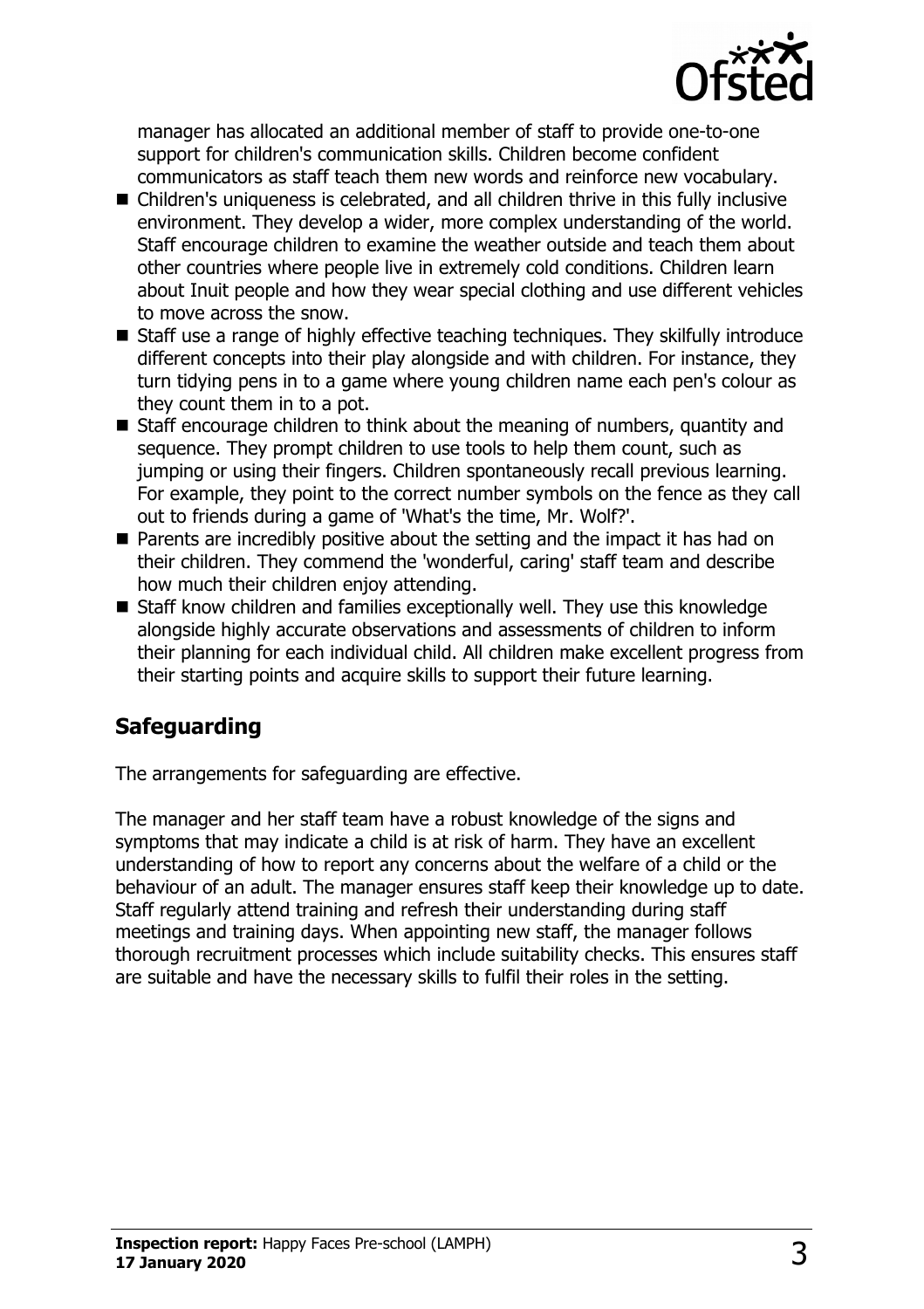

| <b>Setting details</b>                              |                                                                                           |
|-----------------------------------------------------|-------------------------------------------------------------------------------------------|
| Unique reference number                             | 251506                                                                                    |
| <b>Local authority</b>                              | <b>Suffolk</b>                                                                            |
| <b>Inspection number</b>                            | 10113215                                                                                  |
| <b>Type of provision</b>                            | Childcare on non-domestic premises                                                        |
| <b>Registers</b>                                    | Early Years Register, Compulsory Childcare<br>Register, Voluntary Childcare Register      |
| Day care type                                       | Full day care                                                                             |
| Age range of children                               | $2$ to 4                                                                                  |
| <b>Total number of places</b>                       | 24                                                                                        |
| Number of children on roll                          | 23                                                                                        |
| Name of registered person                           | Local Association For The Mentally And<br>Physically Handicapped (haverhill)<br>Committee |
| <b>Registered person unique</b><br>reference number | RP527634                                                                                  |
| <b>Telephone number</b>                             | 01440 762515                                                                              |
| Date of previous inspection                         | 14 April 2016                                                                             |

## **Information about this early years setting**

Happy Faces Pre-school (LAMPH) registered in 1997. It employs seven members of childcare staff, all of whom hold appropriate early years qualifications at level 2 and above. The setting operates Monday to Friday during term time only. Sessions run from 9.15am until 3.30pm. The setting provides funded early education for two-, three- and four-year-old children.

## **Information about this inspection**

**Inspector** Kate Oakley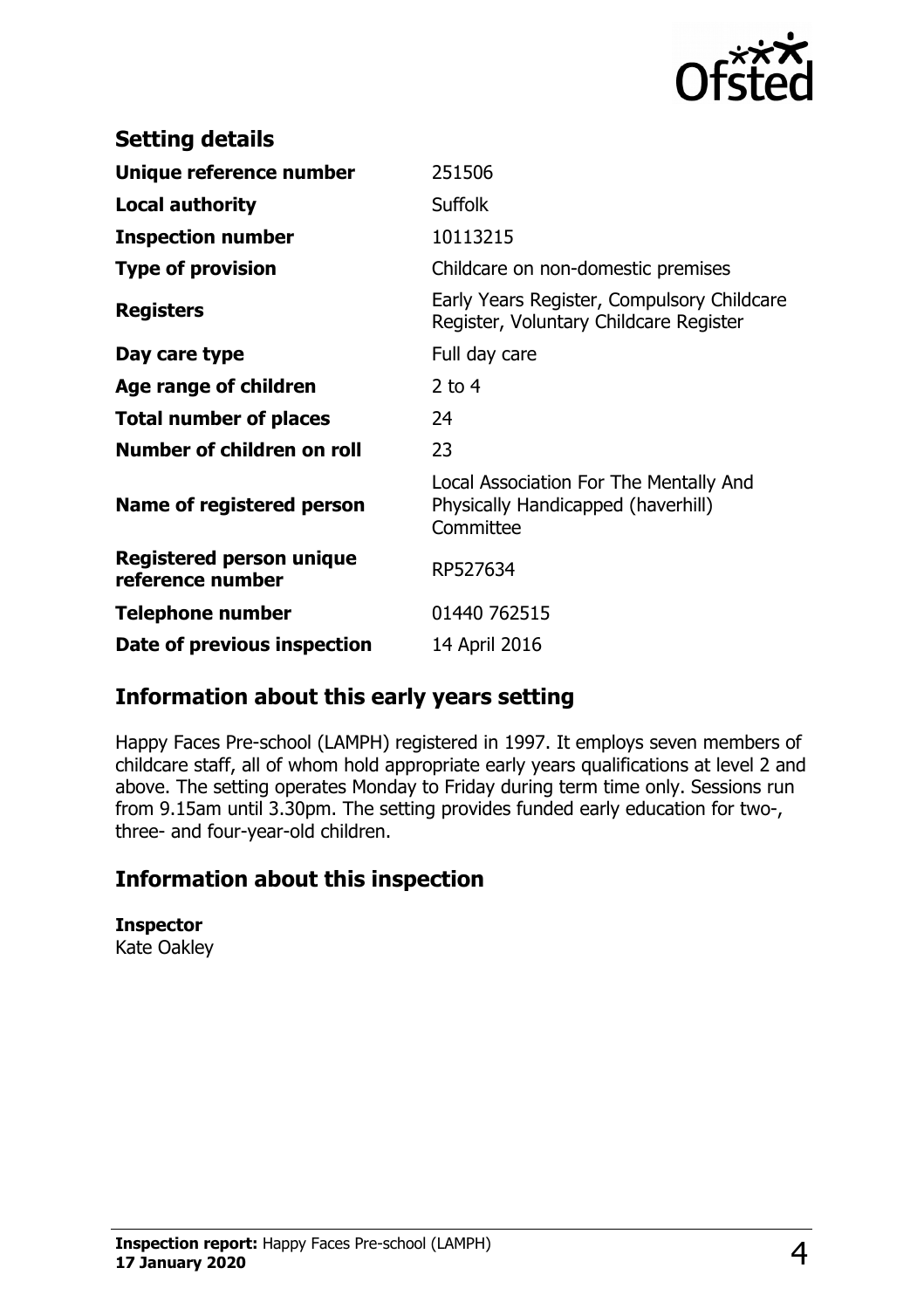

#### **Inspection activities**

- $\blacksquare$  The inspector observed the quality of teaching during activities indoors and outdoors and assessed the impact this has on children's learning.
- The manager took the inspector on a 'learning walk' across all areas of the setting and garden to explain how the early years provision and curriculum is organised.
- $\blacksquare$  The inspector held a number of discussions with the manager. She looked at relevant documentation and reviewed evidence of the suitability of all persons working on the premises.
- $\blacksquare$  The manager completed a joint observation and evaluation of an activity with the inspector.
- $\blacksquare$  The inspector spoke to staff, children and parents at appropriate times during the inspection.

We carried out this inspection under sections 49 and 50 of the Childcare Act 2006 on the quality and standards of provision that is registered on the Early Years Register. The registered person must ensure that this provision complies with the statutory framework for children's learning, development and care, known as the early years foundation stage.

If you are not happy with the inspection or the report, you can [complain to Ofsted.](http://www.gov.uk/complain-ofsted-report)